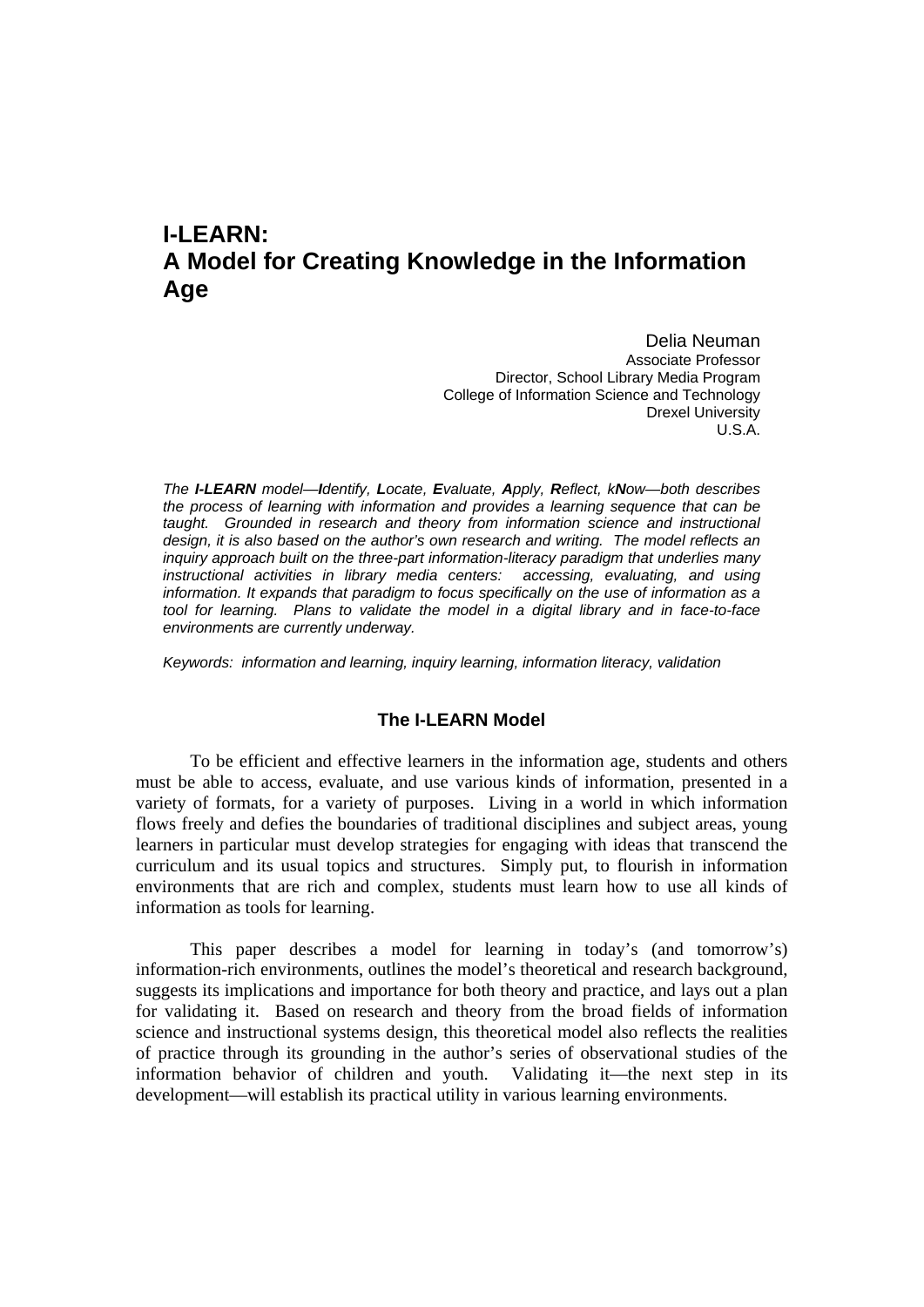# *Categories and Elements*

The **I-LEARN** model includes six major activities that describe the overall process of learning with information. It also includes eighteen elements, three related to each category, that flesh out those major activities with suggested ways to implement them. It is anticipated that, in practice, the number of these elements might increase or decrease according to the needs of students and teachers and the demands of particular learning tasks.

| <i>Identify</i> | Choose a problem or question that can be addressed through            |
|-----------------|-----------------------------------------------------------------------|
|                 | <i>information</i>                                                    |
| Activate        | A sense of curiosity about the world                                  |
| Scan            | The environment for a suitable topic within that world to investigate |
| Formulate       | A problem or question about that topic that can be addressed with     |
|                 | information                                                           |

## Definitions for the categories and explanations of the elements follow:

| Locate  | Access information, either recorded or in the environment   |
|---------|-------------------------------------------------------------|
| Focus   | On what is to be learned                                    |
| Find    | The information needed for that learning                    |
| Extract | The most relevant and salient information for that learning |
|         |                                                             |

| Evaluate     | Judge the quality and relevance of the information found         |
|--------------|------------------------------------------------------------------|
| Authenticity | Credibility of source and/or author; internal logic; accuracy    |
| Relevance    | Topic at hand, level of learning/depth required, appropriateness |
| Timeliness   | Currency, accessibility                                          |

| Apply       | Use the information for a learning task                                                |
|-------------|----------------------------------------------------------------------------------------|
| Generate    | Construct new understanding, personal meaning                                          |
| Organize    | Determine appropriate cognitive structure (e.g., chronological,<br>hierarchical, etc.) |
| Communicate | Create appropriate representation to convey that structure                             |

| Reflect  | <b>Examine product and process</b> |
|----------|------------------------------------|
| Analyze  | Adequacy of both form and content  |
| Revise   | Improve as necessary               |
| Finalize | Polish as appropriate              |

| kNow        | Instantiate knowledge gained              |
|-------------|-------------------------------------------|
| Personalize | Recognize meaning as personal construct   |
| Internalize | Integrate with previous knowledge         |
| Activate    | Draw upon as necessary and/or appropriate |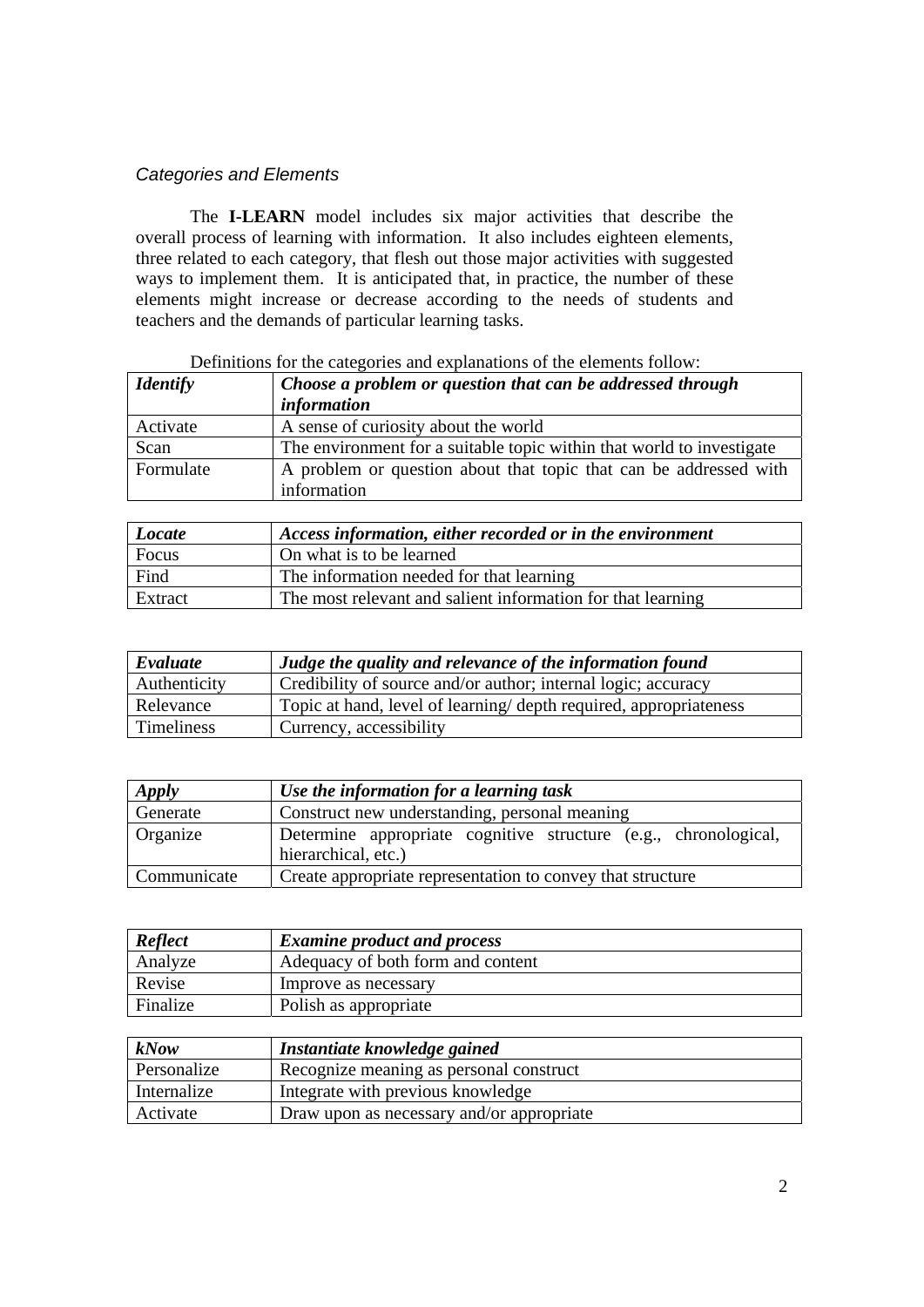It is significant that the "**I**" in the initial category suggests several concepts in addition to "**I**dentify": the dependence on **I**nformation as the building block for learning is clearly implied, as is the personal responsibility for one's own learning assumed by constructivism ("**I**" create my own understanding of the world). Further, it is important to note that the "k**N**ow" category ends with the element entitled "activate"—the same element that begins the learning process under "**I**dentify." The implication is that greater knowledge about the world is likely to stimulate even more curiosity about its nature, structures, and processes.

#### **Theoretical Framework**

The closest ancestor of **I-LEARN** is *Information Power: Building Partnerships for Learning* (1998)—the national guidelines for the school library media field jointly developed by the American Association of School Librarians and the Association for Educational Communications and Technology. The guidelines themselves are grounded in previous research, beginning with Doyle's (1992) early work to identify the components of information literacy, and assume the American Library Association's definition of information literacy:

To be information literate, a person must be able to recognize when information is needed and have the ability to locate, evaluate, and use effectively the needed information. . . . Ultimately, information literate people are those who have learned how to learn. . . . They are people prepared for lifelong learning because they can always find the information needed for any task or decision at hand. (*ALA Presidential Committee Report*, p. 1, quoted in Behrens, 1994, p. 315).

This definition is significant because it makes explicit the link between learning and information use. It suggests going beyond the general notion of information seeking—that is, accessing and evaluating information—to encompass the ultimate reason for students' information seeking—that is, learning. The key assumption underlying the model is that "developing expertise in accessing, evaluating, and using information is in fact the authentic learning that modern education seeks to promote" (AASL & AECT, 1998, p. 2).

Theoretically, the **I-LEARN** model is closely related to the three-part information literacy paradigm that suffuses *Information Power* and that underlies many of today's instructional activities in college and university libraries and in K-12 library media centers: *accessing* information, *evaluating* it, and *using* it to answer a particular question or to complete a particular assignment. "**L**ocate" is obviously related to "access," although the model encompasses locating information inherent in the environment as well as accessing information in databases and other library resources. "**E**valuate" is the same concept in the model as it is in the usual conception of information literacy. The model's chief contribution lies in its expansion of the dimension of "Use": its three culminating categories greatly extend the information-literacy idea of "use" by tying it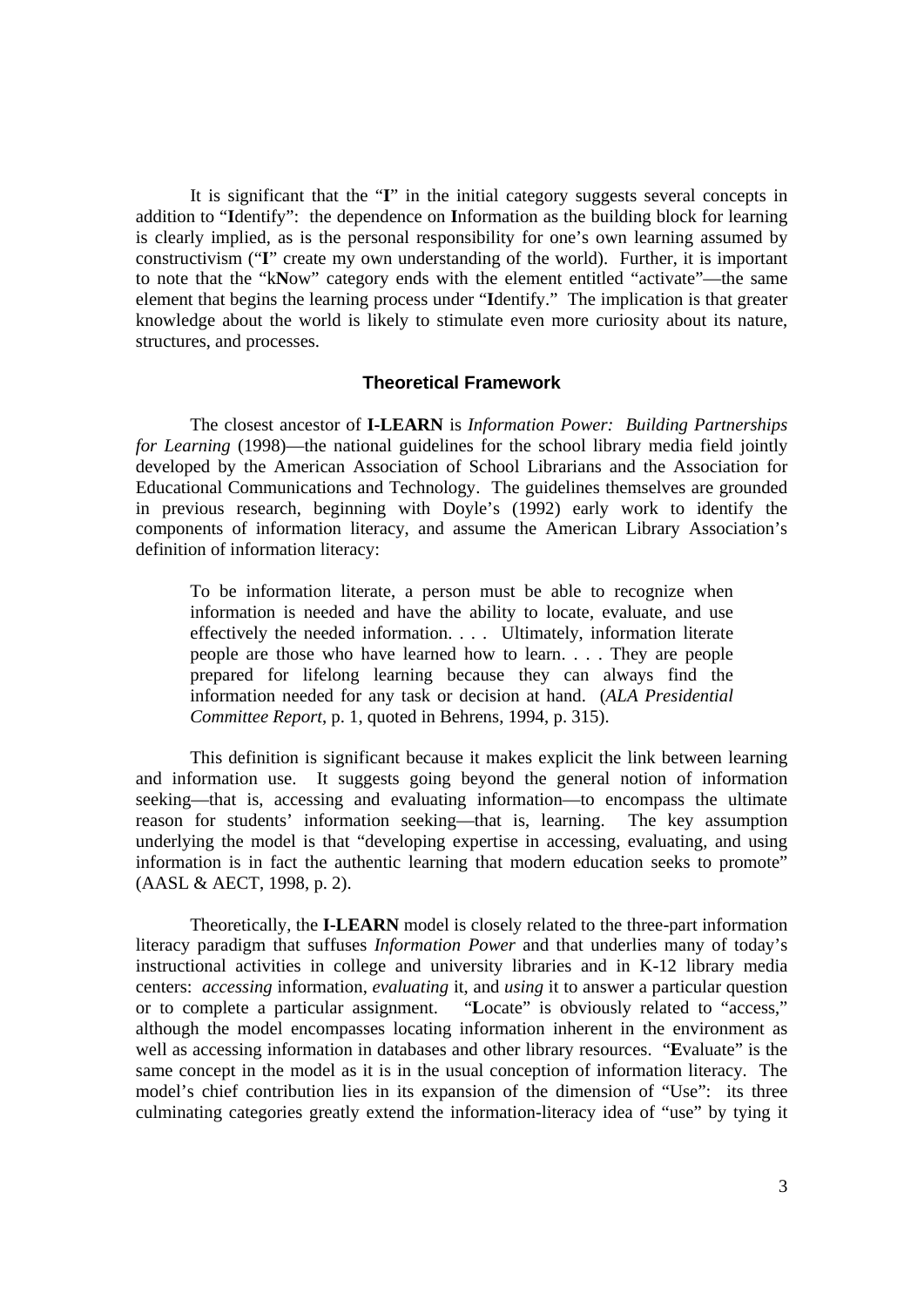directly to "learning." In typical models of information behavior, "use" is generally a vague term describing something beyond the information-seeking process itself. In the **I-LEARN** model, however, "use" is central: "**A**pply" describes the process of using information to generate knowledge—that is, to learn; "**R**eflect" is seen as a key factor in ensuring that learning is personally meaningful; and "k**N**ow" describes how individuals employ and expand their knowledge once learning has been accomplished.

The model links information behavior directly to learning—not only in a general way but, specifically, to the four types of knowledge and six levels of learning described in Anderson & Krathwohl's (2001) revision of Bloom's *Taxonomy of Educational Objectives*. These relationships are dynamic and malleable rather than predictably oneto-one, but the links are intriguing: "**L**ocating" information involves finding *factual and conceptual knowledge* that will be the building blocks of learning; "**E**valuating" information involves using *metacognitive knowledge* to judge the appropriateness of information; and "**A**pplying," "**R**eflecting," and "k**N**owing" all involve both *procedural and metacognitive knowledge*. Even more intriguing is the relationship of the model to the taxonomy's levels of learning: "**L**ocate" is clearly tied to the levels of *remembering* and *understanding*; "**E**valuate" encompasses those levels and also suggests the levels of *analyzing* and *evaluating*; and "**A**pplying," "**R**eflecting," and "k**N**owing" involve those four levels and add the final two—*apply* and *create*. This overall relationship of the model to Anderson & Krathwohl's (2001) work reflects the dynamism inherent in both learning and information seeking itself.

The **I-LEARN** model also draws upon conceptions of the nature of information presented both in the information science literature (e.g., Buckland, 1991; Marchionini, 1995; Wilson, 1981, 1999) and in the literature of instructional design (e.g., Gagne, 1965, 1977, 1985; Hill & Hannafin, 2001; Mayer, 1999; Merrill, 1983, 1999). It assumes that information is itself a dynamic phenomenon consisting of entities and relationships that can be mixed and matched according to their nature and the uses to which they are put. In addition to incorporating the types of knowledge and the levels of learning outlined in Anderson and Krathwohl's 2001 revision of Bloom's *Taxonomy of Educational Objectives*, it is grounded in the understanding of learning summarized in Bransford *et al*. (2000). These authors' constructivist view of learning as an active, dynamic process that involves stages and levels meshes well with the dynamism of information itself. The **I-LEARN** model—itself a dynamic construct—encompasses all these dimensions.

The research base for the model stems primarily from its creator's research and writing for almost two decades (Neuman, 1993, 1995, 1997, 2003, 2004; Chung & Neuman, 2007). A consistent theme throughout these publications involves the ways in which information can be organized and presented to enhance students' opportunities for deep engagement with content that will enable them to construct higher-level knowledge. Ideas from many other researchers—Bilal, 2000, 2001; Crane & Markowitz, 1994; Eisenberg & Small, 1995; Fidel et al., 1999; Kafai & Bates, 1997; Kuhlthau, 1997; Large *et al*., 1994, 1995, 1996; McGregor, 1994; and Pitts, 1994; to name a few—have also informed the development of the model.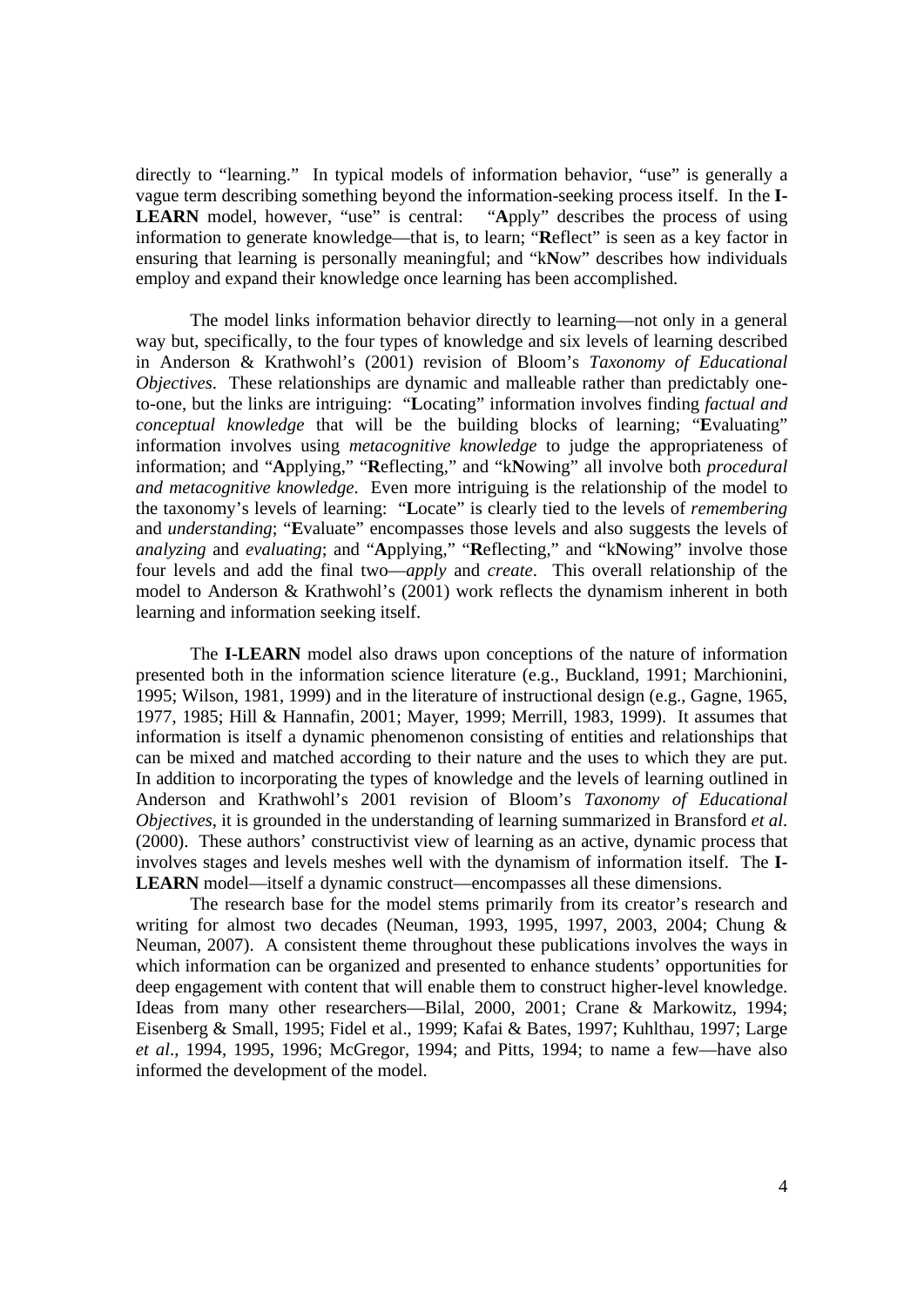### **Implications**

The model supports higher-level learning in the information age, both theoretically and practically. Theoretically, **I-LEARN** is grounded in contemporary notions of both learning theory and information theory and builds on both bases to suggest a new theory—a way to conceptualize learning in an age that requires learners to take personal responsibility for defining their own questions; accepting and (more often) rejecting information in order to answer those questions; and using that information in both critical and creative ways to engender personal, actualizable knowledge. Its emphasis on *evaluating* information and *applying* it in order to *generate* this new knowledge places its focus directly on the higher levels in Anderson and Krathwohl's (2001) revision of Bloom's *Taxonomy*

In practical terms, **I-LEARN** provides both a description of the process of learning with information and a strategy that can be taught and used to invoke that process successfully. By "operationalizing" learning with information in six categories and a few elements within each, the model not only offers a clear and succinct way to explain what happens when we use information as the basis for our learning but also suggests a straightforward process that teachers and library media specialists can use to help students master the task of learning in the information age. Validating the model in practice will establish its utility as a learning tool.

### **Validation**

Plans are currently underway to validate the model within the digital environment offered by the Internet Public Library (IPL) as well as in face-to-face environments. Specific steps in the planned validation will include:

- 1. creating a tutorial on the model and a tracking mechanism related to its use to be incorporated into the IPL,
- 2. tracking high-school students' use of the model, and
- 3. enriching and validating the model and the tutorial based on the evaluation of this student use,
- 4. creating a series of curriculum applications based on findings related to how the model is used, and
- 5. testing these applications within several face-to-face environments.

First, a tutorial based on the model will be designed, developed, and incorporated as a "Hot Topics" link within the Teen Space area of the IPL (http://wwww.ipl.org/div/teen/). Simultaneously, tracking mechanisms based on existing tools within the IPL will be designed and developed to track students' use of the tutorial to determine which components of the tutorial/model are more and less successful and why. Next, students' use of the tutorial will be tracked throughout an academic year. Then, the model/tutorial will be revised to correct any flaws and to incorporate any enhancements suggested by the field trial. Finally, curriculum applications based on the revised model will be designed and developed collaboratively with library media specialists in one or more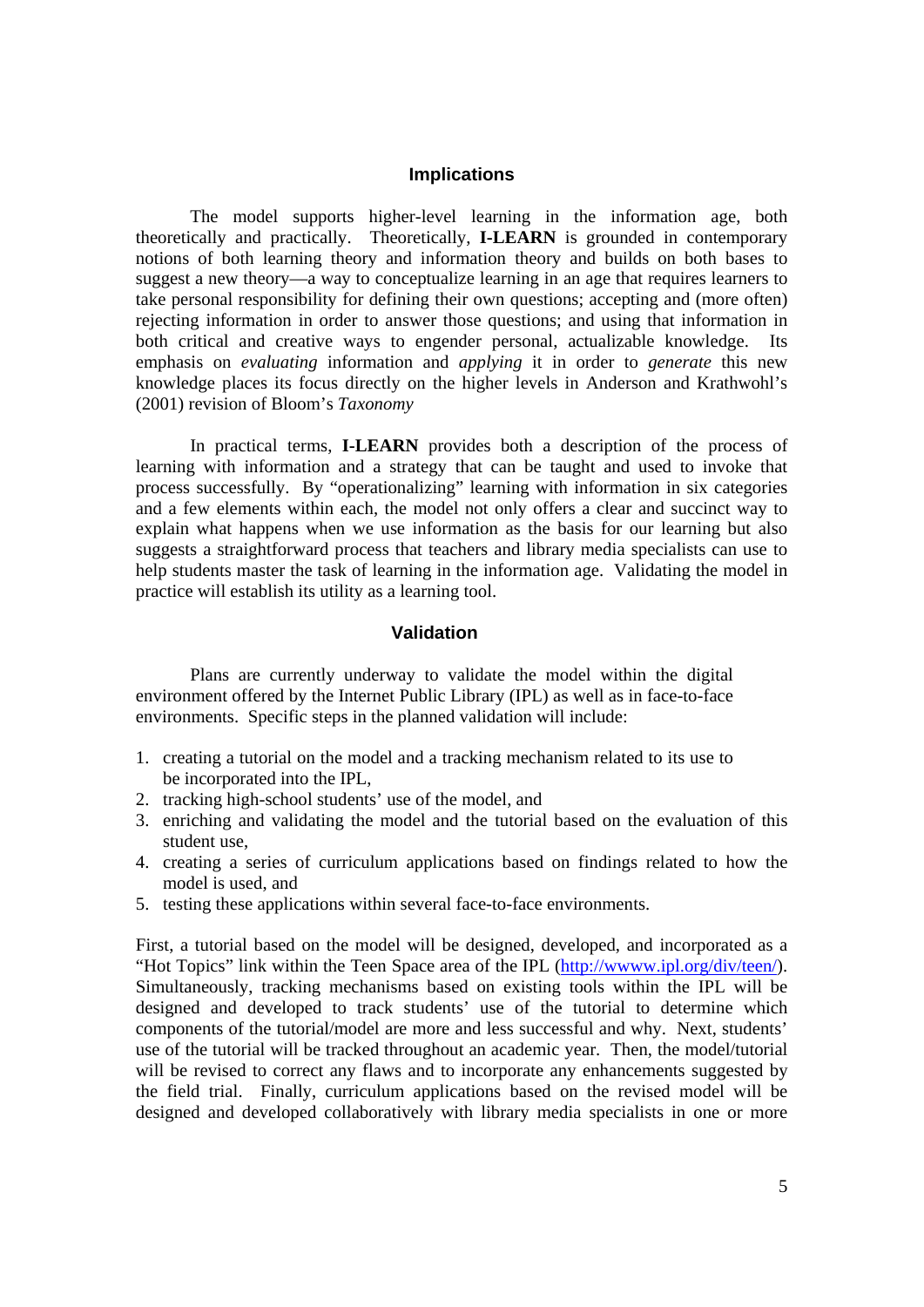school districts and tested within the face-to-face environments available to those library media specialists.

# *Phase 1*

The process of creating a tutorial based on **I-LEARN** will be guided by the general steps of the instructional design approach that have been in place for over thirty years. In particular, the development will use the eight steps of the model created by Turner & Riedling (2003): identifying what the learners in the target audience need to know; stating learning goals and objectives; designing assessments; detailing the content; developing the instructional strategies and activities (i.e., the tutorial itself); evaluating what students have learned; determining how well the tutorial helped them with that learning; and revising the materials accordingly. The Turner & Riedling model has advantages over other basic instructional design models (e.g., Dick, Carey, & Carey, 2008; Morrison, Ross, & Kemp, 2007) because it was developed specifically for the K-12 environment and because it incorporates guidance for the collaboration of teachers and library media specialists in the design process.

At the same time, a tracking framework will be designed to determine how students access and use **I-LEARN** within the Internet Public Library (IPL). Developed by Dr. Joseph Janes and a group of students at the University of Michigan's Information School in 1995, the IPL is a collaborative service of LIS educators, students, and volunteer librarians working together to provide (a) access to an authoritative online collection and (b) a web-based reference service for the public at large. In January 2007, sponsorship of the IPL was moved to Drexel University, with oversight shared by Drexel, the University of Michigan, and Florida State University. The IPL has collections in ten subject categories that consist of approximately 40,000 links. The collections have been selected by IPL staff according to criteria delineated in the IPL collection development policy (http://www.ipl.org/div/about/colpol.html). From January 1 through December 29, 2008, the IPL logged approximately 34 million pageviews as a whole from about 7.3 million unique visitors.

The tracking framework to be developed will allow several kinds of analysis of students' use of **I-LEARN** within the IPL—as a whole, through its individual categories, and through its specific elements. Embedded directly within the **I-LEARN** tutorial, the tracking framework will include (1) a function that tracks students' use of each of the categories and elements of the model, (2) a function that tracks students' location and use of specific IPL resources as they move through the tutorial, (3) questions and answers embedded within the tutorial designed to assess students' understanding of and use of individual components of the tutorial itself, and (4) concluding survey questions designed to gain students' insights about the strengths and weaknesses of the **I-LEARN** approach in general and the tutorial in particular as well as their suggestions for improvements.

*Phase 2*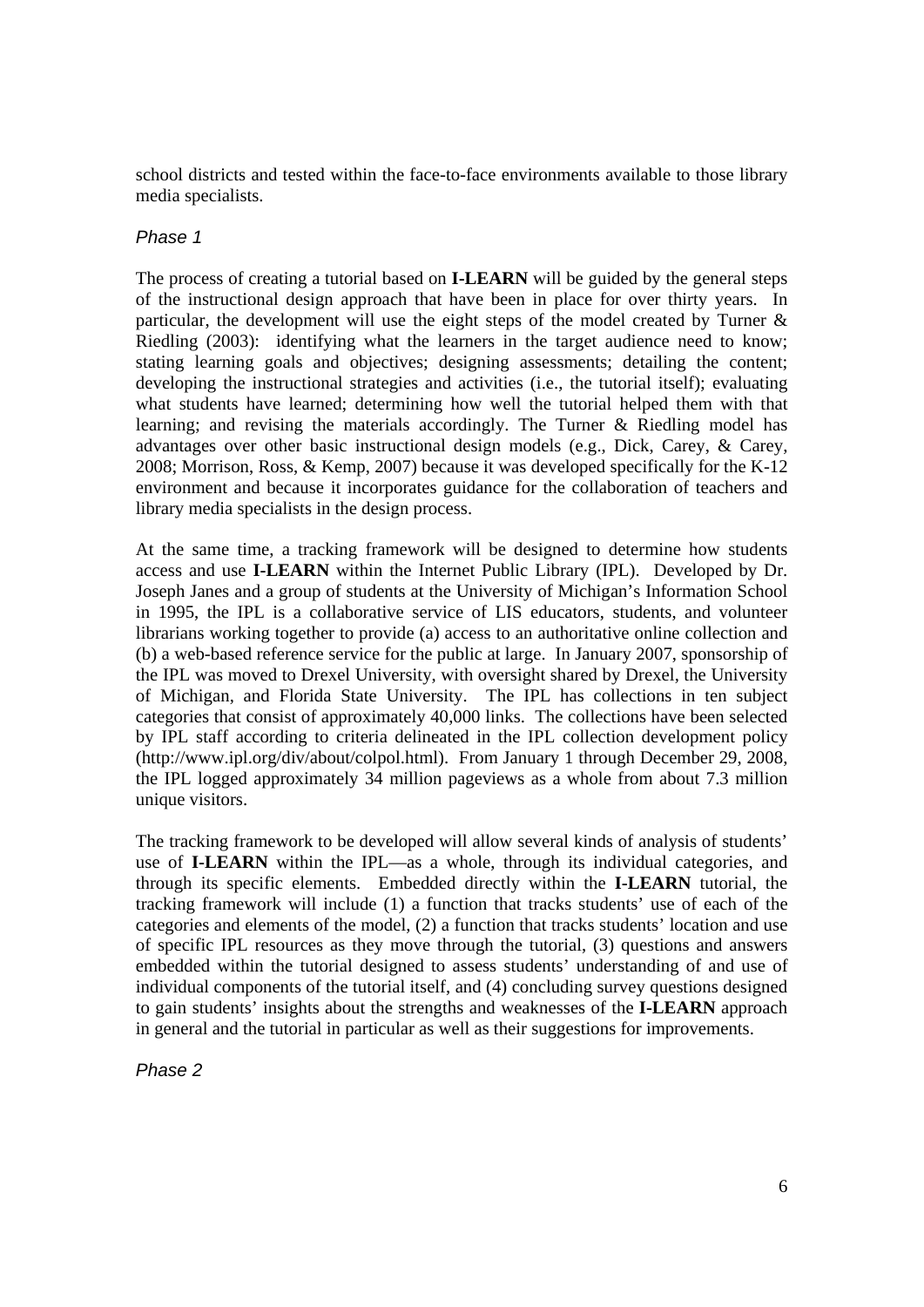The tutorial and the associated tracking framework will be made available to all users of the IPL. Tracking data will be collected from users who identify themselves as high school students but provide no other identifying data. Collecting such data automatically will allow the project access to student data—which is generally difficult to obtain because of the policies and procedures inherent in many school districts. The fact that tracking results are automatically anonymized means that data collection and analysis can be classified as exempt from Human Subjects' Review. And the wealth of resources available as well as data about the extensive use of the IPL in the past suggests that there will be more than adequate data to analyze and that data will be collected from users addressing a wide range of curricular topics. The paths of students who use the IPL for various kinds of projects will be extracted to provide the basis for the vignettes related to the **I-LEARN** model that will be created in Phase 3.

Data analysis will consist of monitoring students' use of the model to identify patterns that suggest which of its categories and elements are more and less useful to students. For example, it is anticipated that several of the elements of the "Evaluate" step might be difficult for students and require revision: "authenticity," for instance, is a difficult concept for novice learners like high school students to grasp. Moreover, other elements within **I-LEARN** might emerge as students interact with the model and the IPL resources: "organize," for instance, might encompass structures beyond those already included in the model that might be more useful in this environment. By identifying patterns in use/lack of use and targeting areas in need of additions or deletions in the model's specific steps, the tracking data will begin to suggest ways to improve the model as a learning tool.

# *Phase 3*

The model and tutorial as well as the ways in which the tracking mechanism works will be revised based on the data described above, correcting flaws and adding enhancements as appropriate. Although it is impossible to describe such revisions at present, it is anticipated that the model, the tutorial, and the tracking method will all be adjusted and that the revised "package" will allow for continuing research into the usefulness and effectiveness of the model.

# *Phase 4*

A series of vignettes based on the kinds of questions that engaged students during the field trial will be designed and developed for testing in face-to-face environments. Curriculum areas that emerge from the data analyses as widely used will determine the nature of these vignettes. For example, if biology emerges as a particularly salient area, several biology vignettes will be created; if history emerges, several history vignettes will be developed. In addition, suggestions for how teachers might use IPL resources in conjunction with **I-LEARN** to enhance students' ability to access, evaluate, and use information across the curriculum will be developed at this time.

Figure 1 suggests the nature and format of the vignettes that will be developed. Of course, the findings from the field study and might alter this format, which is provided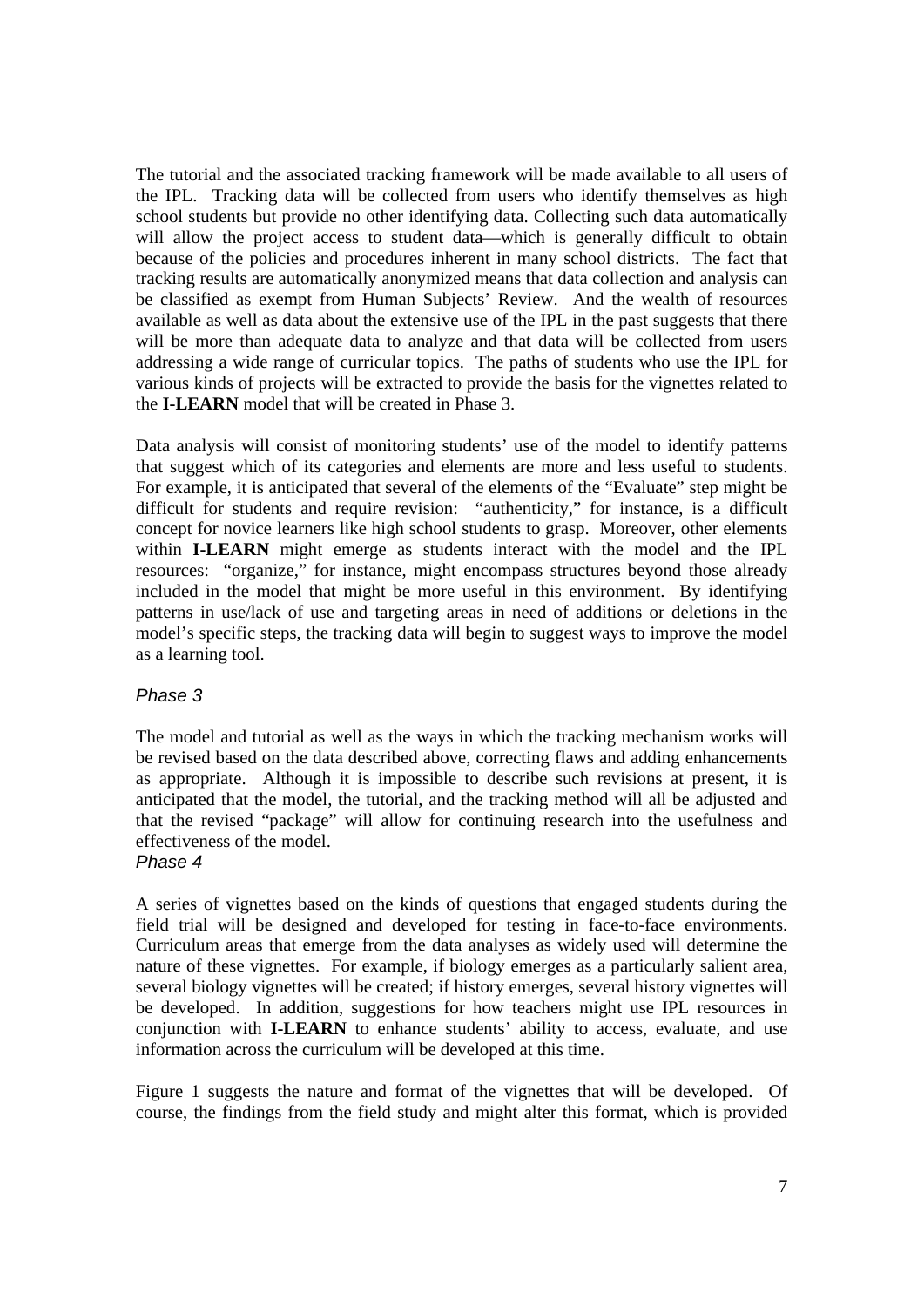here simply as an illustration. It is also important to note that the scenario is simplified and described in a linear fashion for the purposes of efficient presentation. In fact, any **I-**LEARN activity is by its nature iterative, offering possibilities for looping at each category and element. Therefore, the actual vignettes will also suggest alternative ways students might address problems (e.g., alternatives to focusing on the canopy, on birds, etc.). They will also recommend particular resources in the IPL, as library pathfinders and applications like WebQuests do in other venues.

### *Phase 5*

These vignettes will form the basis for the face-to-face evaluations envisioned for **I-LEARN** in several school districts in the mid-Atlantic region of the United States. Experienced library media specialists will be involved in designing and implementing learning activities built on the model that can be integrated into ongoing instruction. These activities will involve students in **I**dentifying authentic topics both within and beyond the curriculum, **L**ocating information about them in a wide range of information sources, **E**valuating the information to assess its utility, **A**pplying the "best" information to develop a deep understanding of the topics and to solve related problems about them, **R**eflecting on their work, and summarizing their k**N**owledge gained as a result of their efforts. Several library media specialists have expressed interest in this project, and it is hoped that the collection of vignettes, learning activities, and applications within the Internet Public Library will grow in the coming years.

### **Conclusion**

The **I-LEARN** model bridges the fields of information science and instructional/learning science by drawing on components of each to create a way to think about learning that responds directly to the actualities of a world brimming with information. While this blending of information seeking and learning has been in the literature for over a decade, the **I-LEARN** model is the first to combine them in a construct that is grounded in both theory and research and that has practical implications as well. Providing this bridge is the most significant contribution of the model.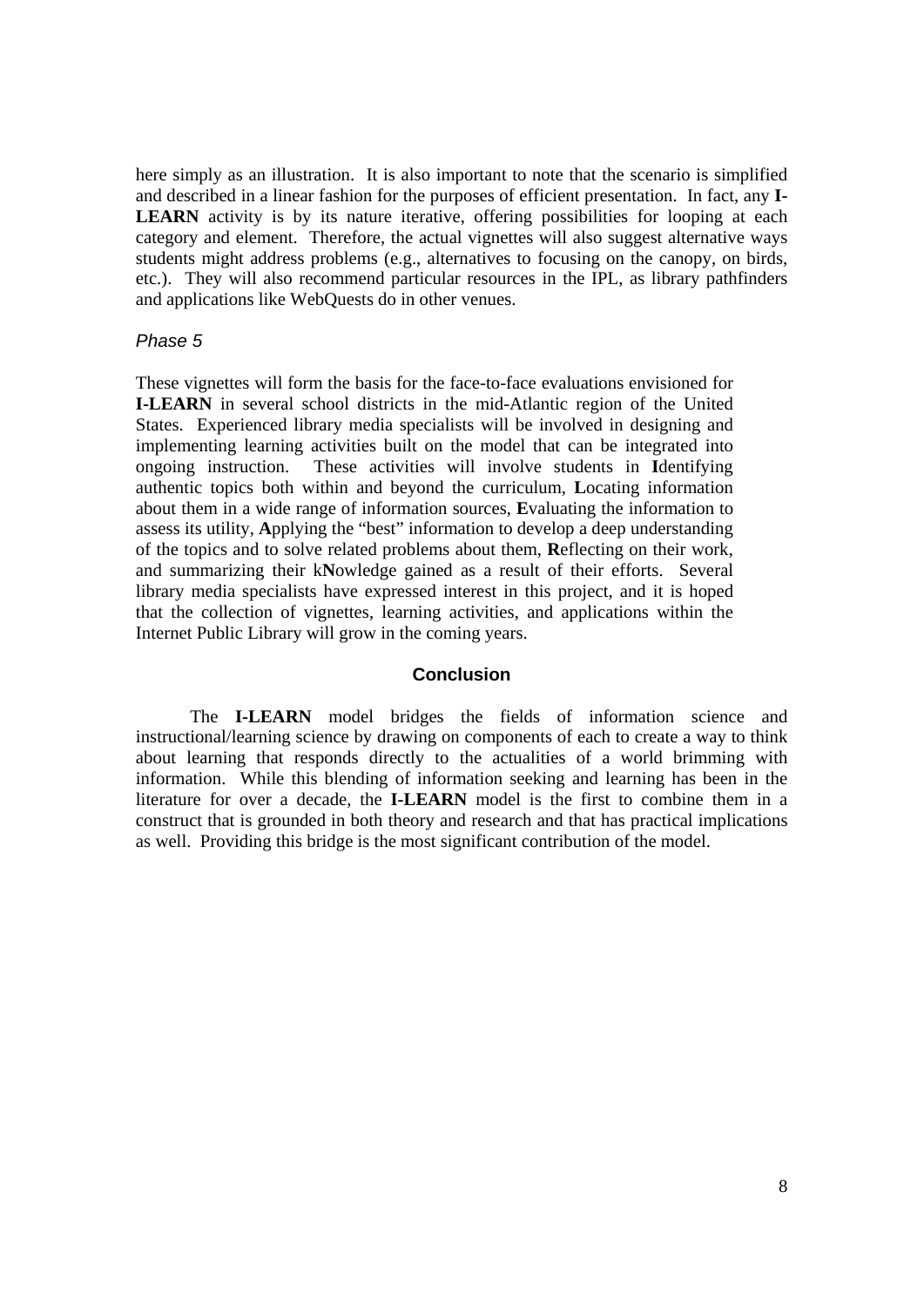### **LIFE IN THE CITY**

\_\_\_\_\_\_\_\_\_\_\_\_\_\_\_\_\_\_\_\_\_\_\_\_\_\_\_\_\_\_\_\_\_\_\_\_\_\_\_\_\_\_\_\_\_\_\_\_\_\_\_\_\_\_\_\_\_\_\_\_

A Seventh-Grade Social Studies Activity

#### **Identify:**

 Activate: What makes city living special? Scan: Skyscrapers are uniquely found in cities. Formulate: What do skyscrapers tell me about life in the city?

#### **Locate:**

| Focus: How do height limitations affect a city's construction of skyscrapers?  |
|--------------------------------------------------------------------------------|
| Select: Books, databases, city records, newspaper archives, conversations with |
| planning and other city officials, etc.                                        |
| Extract: Specific information about cities of interest (e.g. Washington $DC$   |

xtract: Specific information about cities of interest (e.g., Washington, DC which has limitations; Chicago, IL, which does not; Philadelphia, PA, which once had limitations but now does not)

#### **Evaluate:**

 Authority: Creator of information, opinion vs. fact, internal logic, etc. Relevance: U.S. vs. European cities, new cities in Dubai, etc. Timeliness: Accessibility, historical vs. contemporary perspective, etc.

#### **Apply:**

 Generate: Height limitations have both advantages and disadvantages. Organize: List advantages/disadvantages; sort photos of skyscrapers and of cities with/without height limitations, etc. Communicate: Podcast (audio and video)

#### **Reflect:**

 Review: Is the information accurate, complete, balanced, etc.? Are the photos clear, illustrative of key concepts, etc.?

Revise: Find more information, add/delete pictures/narrative, etc.

Finalize: Crop photos, re-record segments of narrative, etc.

#### **kNow:**

 Personalize: Acknowledge individuality of viewpoint, conclusions Integrate: With what is known about own city, state capital, other cities, etc. Activate: Explain in conversations with friends, use as basis for projects, ask related questions, etc.: What happens in a city when height limitations are dropped? What does zoning have to do with buildings in cities? What do other kinds of buildings tell me about life—e.g., shopping malls, libraries, cathedrals?

What makes rural (or suburban) living special?

#### Figure 1

\_\_\_\_\_\_\_\_\_\_\_\_\_\_\_\_\_\_\_\_\_\_\_\_\_\_\_\_\_\_\_\_\_\_\_\_\_\_\_\_\_\_\_\_\_\_\_\_\_\_\_\_\_\_\_\_\_\_\_\_\_\_\_\_\_\_\_\_\_\_\_\_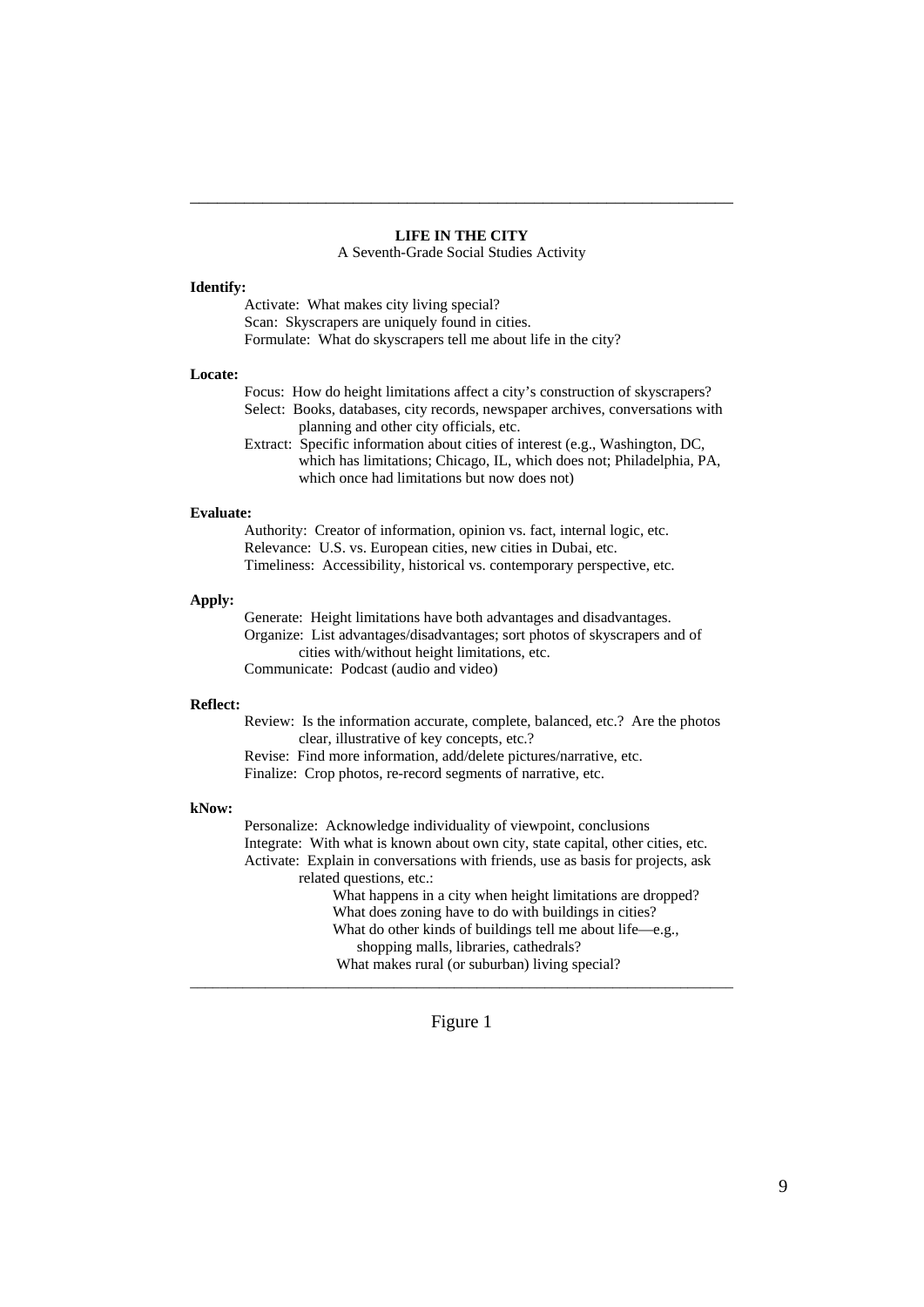#### **References**

- American Association of School Librarians and Association for Educational Communications and Technology (1998). *Information power: Building partnerships for learning*. Chicago: ALA Editions.
- Anderson, L.W., & Krathwohl, D. R. (Eds.) (2001). *A taxonomy for learning, teaching, and assessing: A revision of Bloom's Taxonomy of Educational Objectives*. New York: Addison Wesley Longman.
- Behrens, S. J. (1994). A conceptual analysis and historical overview of information literacy. *College & Research Libraries*, *55*(4), 309-322.
- Bilal, D. (2000). Children's use of Yahooligans! Web search engine: I. Cognitive, physical, and affective behaviors on fact-based search tasks. *Journal of the American Society for Information Science*, *51*(7),646-665.
- Bilal, D. (2001). Children's use of Yahooligans! Web search engine: II. Cognitive and physical behaviors on research tasks. *Journal of the American Society for Information Science*, *52*(2), 118-136.
- Bransford, J.D., Brown, A. L., & Cocking, R. R. (Eds.). *How people learn: Brain, mind experience, and school*. Washington, DC: National Academy Press.
- Buckland, M. (1991). *Information and information systems*. New York: Praeger.
- Chung, J., & Neuman, D. (2007). High school students' information seeking and use for class projects*. Journal of the American Society for Information Science & technology*, *58*(10), 1503-1517.
- Crane, B., & Markowitz, N. L. (1994). A model for teaching critical thinking through online searching. *Reference Librarian*, *44*, 41-52.
- Dick, W., Carey, L., & Carey, J. O. (2008). *The systematic design of instruction* (7<sup>th</sup>) ed.). New York: Allyn & Bacon.
- Doyle, C. S. (1992). *Final Report to the National Forum on Information Literacy*. Syracuse, NY: ERIC Clearinghouse on Information Resources, 1992. ED 351 033
- Eisenberg, M. B., & Small, R. V. (1995). Information-based education: An investigation of the nature and role of information attributes in education. Information Processing and Managaement, *29*(2), 263-275.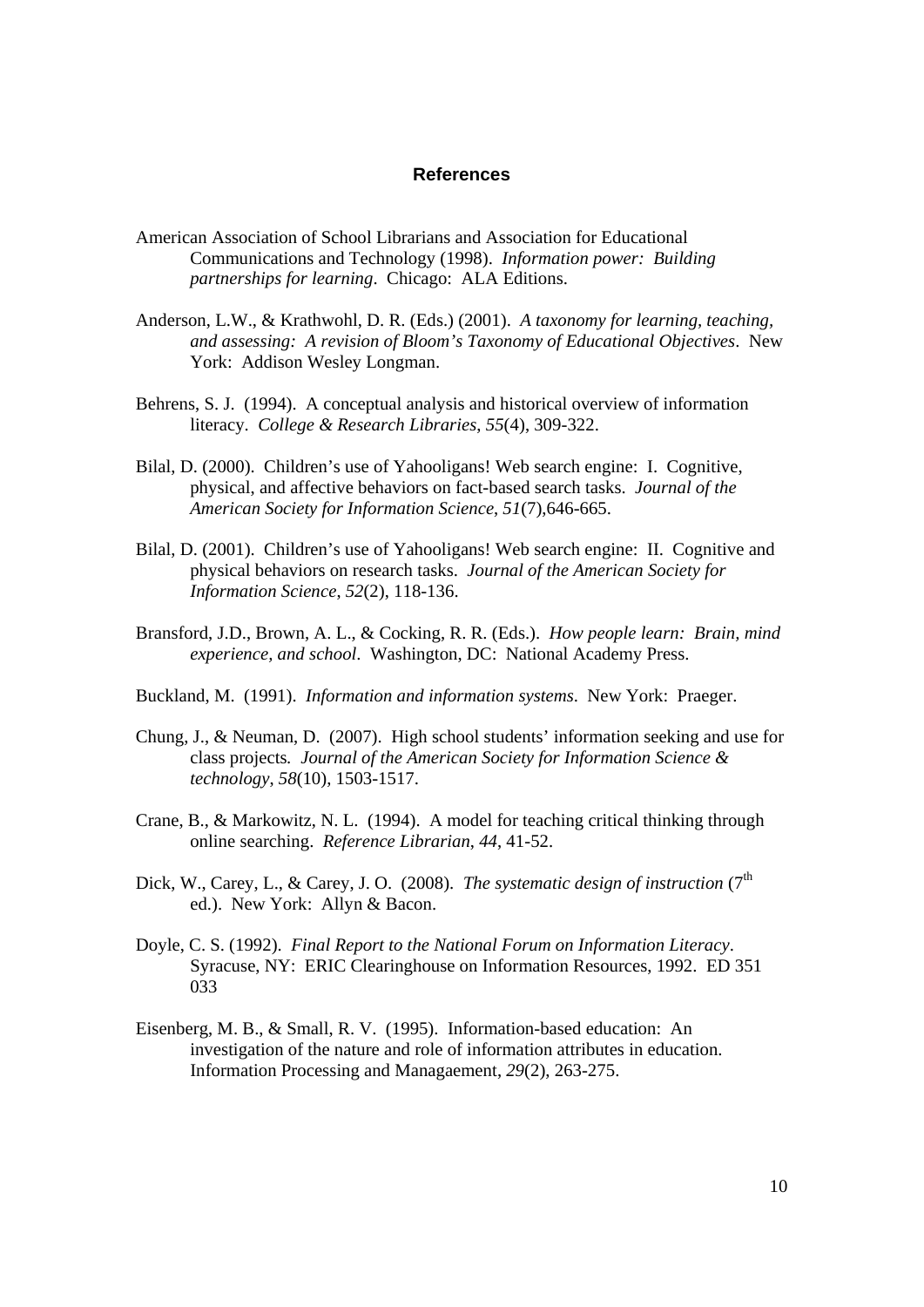- Fidel, R., Davies, R. K., Douglass, M. H., Holder, J. K., Hopkins, C. J., Kushner, E. J., Miyagishima, B. K., & Toney, C. D. (1999). A visit to the information mall: Web searching behaviors of high school students. *Journal of the American Society for Information Science*, *51*(7), 646-665.
- Gagne, R. M. (1965, 1977, 1985). *The conditions of learning*  $(1^{st}, 3^{rd}, & 4^{th}$  eds.). New York: Holt, Rinehart, & Winston.
- Hill, J. R., & Hannafin, M. J. (2001). Teaching and learning in digital environments: The resurgence of resource-based learning. *Educational Technology Research & Development*, *49*(3), 37-52.
- Kafai, Y., & Bates, M. (1997). Internet Web-searching instruction in the elementary classroom: Building a foundation for information literacy. *School Library Media Quarterly*, *25*(2), 103-111.
- Kuhlthau, C.C. (1997). Learning in digital libraries: An Information Search Process approach. *Library Trends*, *45*(4), 708-724.
- Large, A., Beheshti, J., Breuleux, A., & Renaud, A. (1994). Multimedia and comprehension: A cognitive study. *Journal of the American Society for Information Science*, *45*(7), 515-528.
- Large, A., Beheshti, J., Breuleux, A., & Renaud, A. (1995). Multimedia and comprehension: The relationship between text, animation, and captions. *Journal of the American Society for Information Science*, *46*(5), 340-347.
- Large, A., Beheshti, J., Breuleux, A., & Renaud, A. (1996). The effect of animation in enhancing descriptive and procedural texts in a multimedia learning environment. *Journal of the American Society for Information Science*, *47*(6), 437-448.
- Marchionini, G. (1995). *Information seeking in electronic environments*. Cambridge, MA: Cambridge University Press.
- Mayer, R. E. (1999). Designing instruction for constructivist learning. In C. M. Reigeluth (Ed.), *Instructional design theories and models, Vol. 2: A new paradigm of instructional design theory* (pp. 141-159). Mahwah, NJ: Erlbaum.
- McGregor, J. H. (1994). Information seeking and use: Students' thinking and their mental models. *Journal of Youth Services in Libraries*, *8*(1), 69-76.
- Merrill, M. D. (1983). Component display theory. In C. M. Reigeluth (Ed.). *Instructional design theories and models: An overview of their current status* (pp. 282-333). Mahwah, NJ: Erlbaum.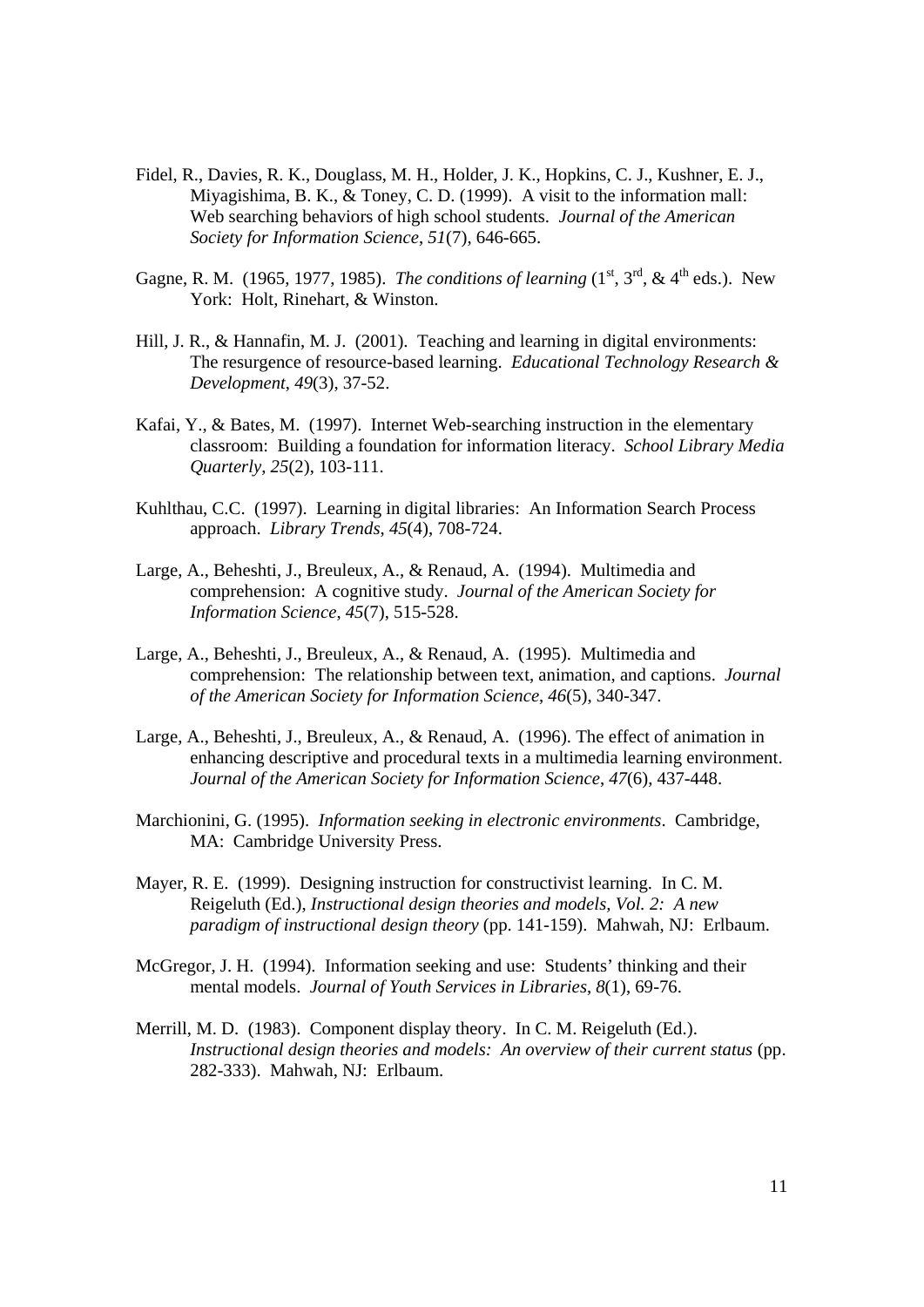- Merrill, M. D. (1999). Instructional transaction theory (ITT): Instructional design based on knowledge objects. In C. M. Reigeluth (Ed.). *Instructional design theories and models, Vol. II: A new paradigm of instructional theory* (pp. 397-424). Mahwah, NJ: Erlbaum.
- Morrison, G. R., Ross, S. M., & Kemp, J. E. (2007). *Designing effective instruction* (5<sup>th</sup>) ed.). New York: Wiley.
- Neuman, D. (1993). Designing databases as tools for higher-level learning: Insights from instructional systems design*. Educational Technology Research & Development*, *41*(4), 25-46.
- Neuman, D. (1995). High school students' use of databases: Results of a national Delphi study. *Journal of the American Society for Information Science*, *46*(4), 284-298.
- Neuman, D. (1997). Learning and the digital library. *Library Trends*, *45*(4), 6687-6707.
- Neuman, D. (2003). Research in school library media for the next decade: Polishing the diamond. *Library Trends*, *51*(4), 508-524.
- Neuman, D. (2004). The library media center: Touchstone for instructional design technology in the schools. (Ch. 18). In D. H. Jonassen (Ed.), *Handbook of research on educational communications and technology* (2<sup>nd</sup> ed.). Mahwah, NJ. Erlbaum.
- Pitts, J. (1994). *Personal understandings and mental models of information: A qualitative study of factors associated with the information seeking and use of adolescents*. Unpublished doctoral dissertation.
- Turner, J. M., & Riedling, A. M. (2003). *Helping teachers teach: A school library media specialist's role* (3<sup>rd</sup> ed.). Westport, CN: Libraries Unlimited.
- Wilson, T. D. (1981). On user studies and information needs. *Journal of Documentation*, *37*, 3-15.
- Wilson, T. D. (1999).Models in information behaviour research. *Journal of Documentation*, *55*, 249-270.

#### *Biographical Notes*

Delia Neuman holds bachelor's and master's degrees in English literature and a Ph.D. in Education/Instructional Systems Design. She has published and presented widely in both information science and educational technology. The writer of *Information Power: Building Partnerships for Learning*, she is working on a book entitled *Learning in Information-Rich Environments*.